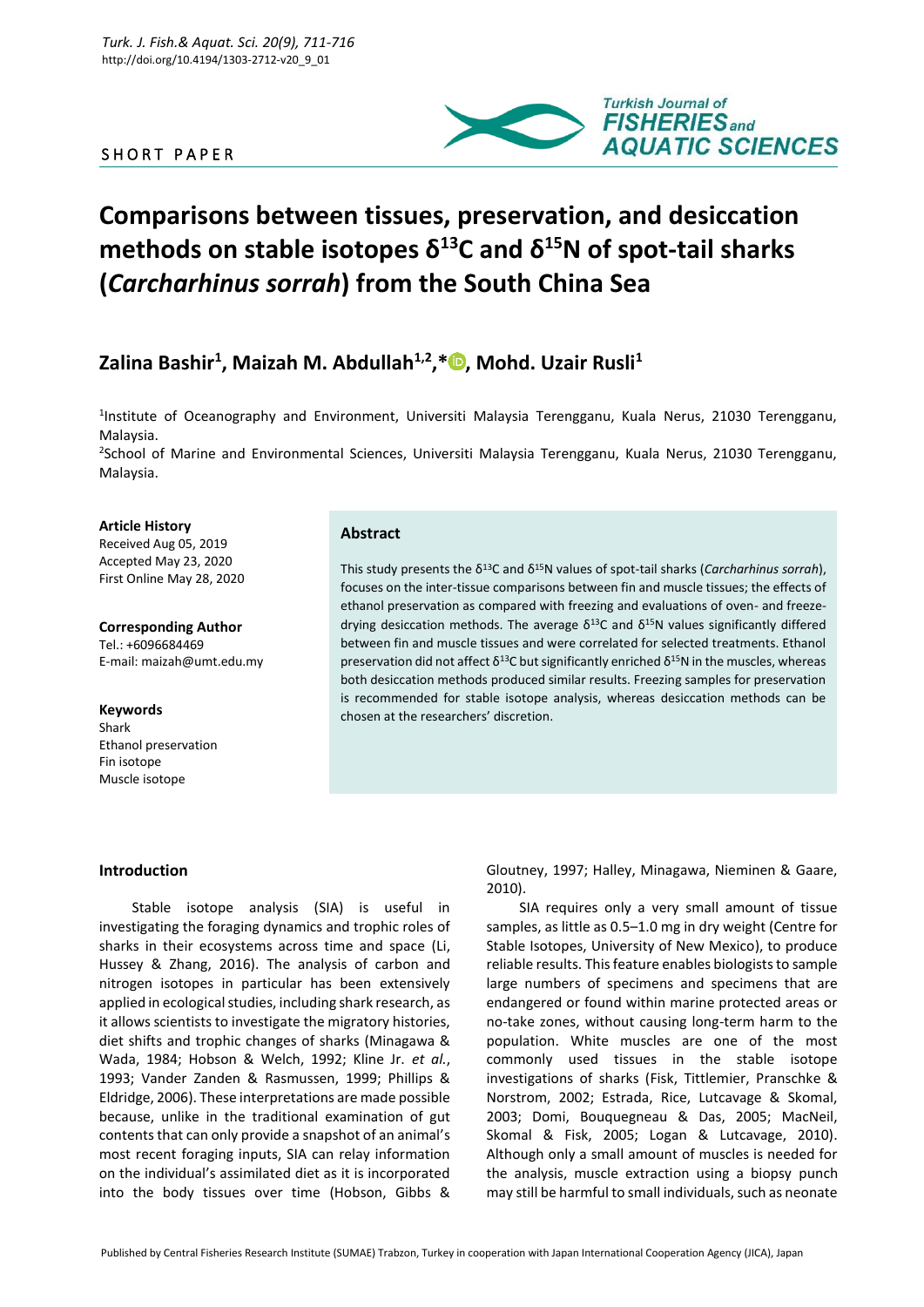sharks. To provide a safer alternative, this study aims to examine if muscle tissues can be substituted with more easily extracted fin tissues in the isotope studies of young sharks.

Another limitation faced by scientists seeking to sample shark tissues for SIA in remote field locations is the limited access to freezing facilities that can properly preserve biological samples (Hobson, Gibbs & Gloutney, 1997). This limitation has led to the substitution of various solutions, including alcohol, formalin, formalin– ethanol, dimethyl sulfoxide, and salt solutions, to preserve tissue samples until further processing is possible. Some of these solutions have indeed been shown to alter the stable isotope ratios of the preserved tissues (Hobson *et al.*, 1997). However, the degree of <sup>13</sup>C or <sup>15</sup>N enrichments or depletions induced by these preservatives varies between species, tissue types, preservation duration and studies, often with contradicting results (Hobson *et al*.,1997; Kaehler & Pakhomov 2001; Halley, Minagawa, Nieminen & Gaare, 2008), which causes problems in the interpretation of SIA results. To determine a viable method to preserve shark tissues without freezing them, we tested the effects of ethanol preservation on the  $\delta^{13}$ C and  $\delta^{15}$ N values of shark fin and muscle tissues. Ethanol was chosen as it has repeatedly been reported to have an insignificant effect on the isotopic values of several animal tissues (Hobson *et al.*, 1997; Arrington & Winemiller, 2002; Barrow, Bjorndal & Reich, 2008; Halley *et al.*, 2008). It is also easy to obtain and is relatively inexpensive.

The aims of this study are 1) to compare the  $\delta^{13}C$ and  $\delta^{15}$ N values of the muscle and fin tissues of spot-tail sharks (*Carcharhinus sorrah*) (Müller & Henle, 1839), to assess if the sampling of shark fin tissues can provide a viable alternative to that of muscle tissues*,* 2) to compare the effects of preservation in 70% ethanol and preservation by freezing on the isotopic values of shark fins and muscles and 3) to compare the effects of ovenand freeze-drying on the isotope values of shark fins and muscles to determine if both methods can be used interchangeably for SIA.

### **Methodology**

For the examination of the  $\delta^{13}$ C and  $\delta^{15}$ N isotopic values of *C. sorrah* fin and muscle tissues, samples were obtained from six neonate specimens estimated to be 2-7 months old, with a mean  $(± SD)$ total length of 71.1 cm  $(\pm 11.7)$  and mean  $(\pm SD)$  weight of 1876.4 g  $(± 903.4)$ . All sharks were caught off the coast of Terengganu, Malaysia in the South China Sea by a fisherman in July 2018 and were kept frozen at −20 °C for four days prior to the analysis (Kim &Koch, 2012). Fin samples were cut from the trailing end of each shark's dorsal fin and divided into three pieces of approximately the same size ( $N = 18$ ; 6 sharks x 3 samples) (Hussey, Chapman, Donnelly, Abercrombie & Fisk, 2011). White muscle tissues were extracted along the shark's lateral line, approximately at the height of its dorsal fin, and subsequently cut into three pieces of approximately 1  $cm<sup>3</sup>$  each (N = 18; 6 sharks x 3 samples).

In the laboratory, all samples were defrosted and rinsed with distilled water before further treatment. One set of fin and muscle tissue samples ( $N = 6$ ) were oven-dried at 60 °C for 48 hours or until completely dry (Kaehler & Pakhomov, 2001; Barrow, Bjorndal & Reich, 2008; Kim &Koch, 2012). These samples served as a control sample and are henceforth referred to as 'FO' (for frozen and oven-dried). Meanwhile, the second set of samples (N = 6) were deep-frozen at −80 °C for 24 hours prior to being freeze-dried for 24 h. These samples are referred to as 'FF' (for frozen and freeze-dried). The last set of samples (N = 6) were immersed i*n* a solution of 70% ethanol for 14 days, subsequently rinsed with distilled water and oven-dried at 60 °C for 48 hours or until completely dry. These samples are referred to as 'EO' (for ethanol preserved and oven-dried). All the samples were ground into homogenous powder using a pestle and mortar and transferred into 2 ml sterile plastic vials. Vials were stored in air-tight bags filled with silica desiccants and sent to the Malaysian Nuclear Agency for SIA.

Approximately 1.5 mg of powdered tissue from each sample was combusted at 1000 °C using a SerCon ANCA-GSL elemental analyser interfaced via continuous flow to a SerCon GEO20-20 isotope-ratio mass spectrometer. Stable isotope abundances were measured in triplicates for each sample by comparing the ratio of the two most abundant isotopes (e.g.  ${}^{13}C/{}^{12}C$ and  $15N/14N$ ) in the sample to the international standards. The results were expressed in terms of parts per thousand (‰) deviation from the standard, using the following equation:

$$
\delta X = \left[ \left( \text{R}_{\text{sample}} / \text{R}_{\text{standard}} \right) - 1 \right] \times 1000 \, \%_{o} \tag{1}
$$

where *X* is  $^{13}$ C or  $^{15}$ N and *R* is the isotopic ratio 13C/<sup>12</sup>C or <sup>15</sup>N/<sup>14</sup>N (Peterson & Fry, 1987). Standards used for carbon and nitrogen were secondary standards referenced to a relative known international standard, i.e. Vienna Pee Dee Belemnite (VPDB), and atmospheric nitrogen (air), respectively.

All data analyses were performed using IBM SPSS Statistics 20. For  $\delta^{13}C$  and  $\delta^{15}N$  (‰), the residuals of pairs of compared tissues or treatments were tested for normality using the Shapiro–Wilk test. The residuals of the isotopic values were distributed normally, and pairwise comparisons were performed using two-tailed paired t-tests. Pearson's correlation analyses were used to test for possible correlations between the isotopic values of fin and muscle tissues. Data were  $log_{10}$ transformed when necessary.

#### **Results**

The δ<sup>13</sup>C values in *C. sorrah* muscles were significantly lower than those in the fins for all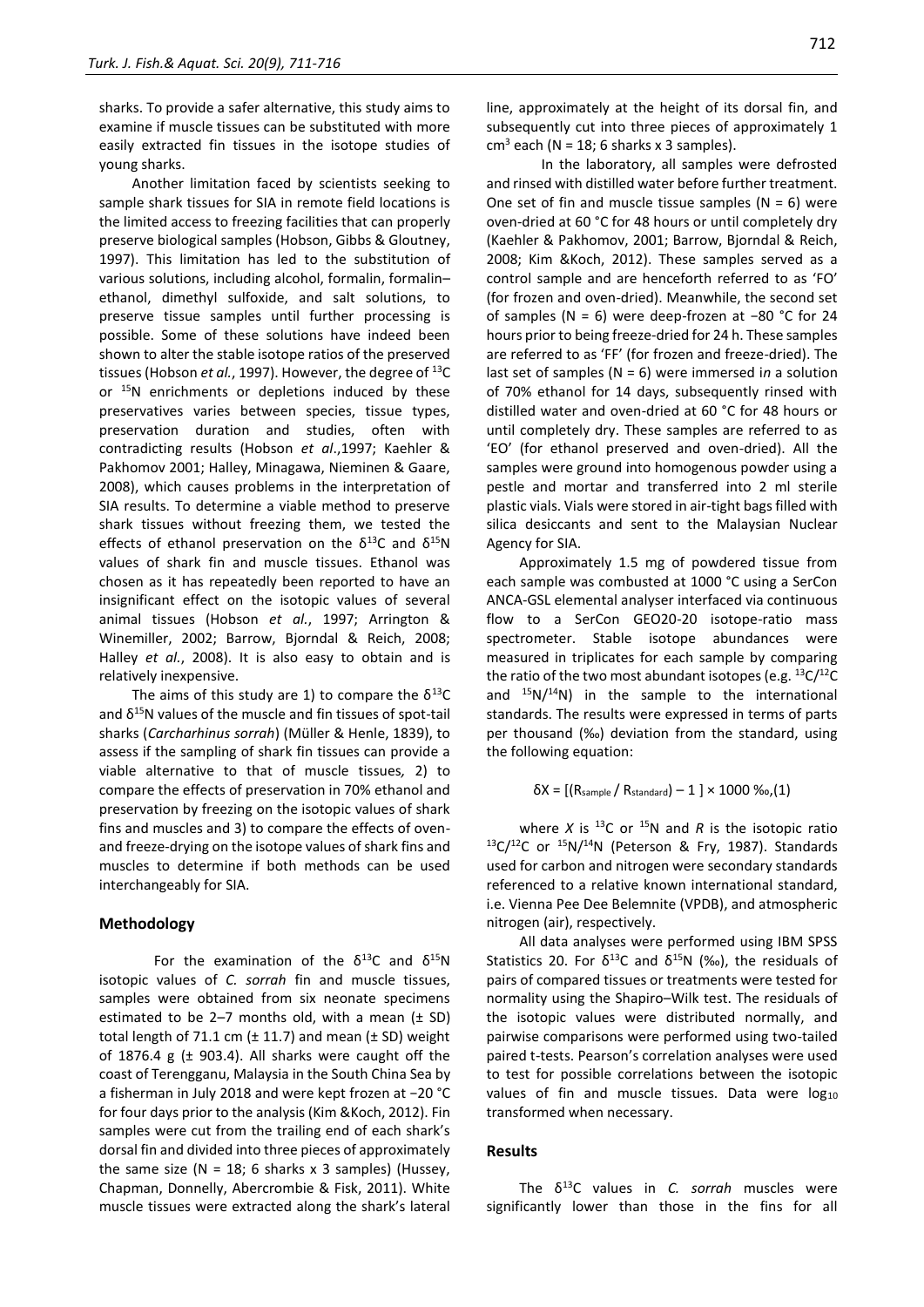treatments: FO (P < 0.001), EO (P = 0.021) and FF (P = 0.003) (Table 1 and Figure 1). Conversely, the  $\delta^{15}N$ values in the muscles were significantly higher than those in the fins: FO (P = 0.005), EO (P = 0.001) and FF (P = 0.026). Despite the difference, there were significant correlations between the stable isotope values of fins and muscles in the EO ( $r = 0.832$ ;  $P = 0.040$ ) and FF samples (r = 0.962; P = 0.002) for  $\delta^{13}$ C and  $\delta^{15}$ N respectively (Figure 2).

Different preservation methods in EO and FO did not affect the  $\delta^{13}$ C values for both type of tissues namely fins (P = 0.081) and muscles (P = 0.530). Similarly, the different preservation methods in EO and FO did not affect (P = 0.952) the  $\delta^{15}N$  values of fins (Table 2). However, the  $\delta^{15}N$  of muscles in EO was significantly enriched than FO (P < 0.001). Meanwhile, the  $\delta^{13}$ C and  $\delta^{15}$ N were not affected by the different desiccation methods namely FO and FF for fins (P = 0.110 and 0.097) and muscles ( $P = 0.638$  and 0.431), respectively.

#### **Discussion**

The differences in the  $\delta^{13}$ C and  $\delta^{15}$ N values in the fin and muscle tissues of *C. sorrah* observed in this study are common and have been previously reported in other types of sharks, such as shortfin mako *Isurus oxyrhynchus*, thresher *Alopias vulpinus* and blue shark *Prionace glauca* (Logan & Lutcavage, 2010; Matich *et al.*, 2010; Matich, Haithaus & Layman, 2010; Hussey *et al.*, 2011). This is due to the differences in the turnover rate between the fins and muscles (MacNeil, Drouillard, & Fisk, 2006). However, shark size is an important factor in the differences because the younger sharks may retain their maternal signatures for an extended period (Matich *et al.*, 2010). Meanwhile, significant correlations between the fin and muscle tissues observed for  $\delta^{13}C$ and  $\delta^{15}$ N values suggest that a shark's fin can be used as an alternative for muscle tissues in SIA studies. However, the stable isotope values of shark fins should

**Table 1.** Mean (±SD) and range values (‰) of  $\delta^{13}$ C and  $\delta^{15}$ N from the different tissue types of *C. sorrah* namely fin and muscle, and in different treatments namely frozen and oven dried (FO), preservation in ethanol and oven-dried (EO) and frozen and freeze-dried (FF)

| Tissue  | N | Treatment | $δ13$ C (‰)     |                    | $\delta^{15}N$ (%o) |              |  |
|---------|---|-----------|-----------------|--------------------|---------------------|--------------|--|
|         |   |           | Mean $(\pm SD)$ | Range              | Mean $(\pm SD)$     | Range        |  |
| Fins    | 6 | FO        | $-15.2(0.5)$    | $-15.8$ to $-14.6$ | 13.8(0.7)           | 13.2 to 15.1 |  |
|         | 6 | EO        | $-16.2(1.0)$    | $-17.2$ to $-14.8$ | 13.78 (1.0)         | 12.9 to 15.4 |  |
|         | 6 | FF        | $-15.8(0.8)$    | $-16.8$ to $-14.8$ | 12.25(2.0)          | 10.0 to 14.4 |  |
| Muscles | 6 | FO        | $-16.8(0.4)$    | $-17.5$ to $-16.2$ | 14.7(0.7)           | 13.6 to 15.7 |  |
|         | 6 | ΕO        | $-17.0(1.0)$    | $-18.1$ to $-15.6$ | 16.0(0.7)           | 15.3 to 16.8 |  |
|         | 6 | FF        | $-16.9(0.7)$    | $-17.9$ to $-15.9$ | 13.8(3.0)           | 10.4 to 17.1 |  |



**Figure 1.** Stable isotope values of δ<sup>13</sup>C and δ<sup>15</sup>N (‰) from the fin and muscle tissues of the spot-tail shark *C. sorrah* (N = 6) in different preservation methods (FO-EO) and desiccation methods (FO-FF). FO to represent frozen and oven-dried; EO to represent ethanol preserved and oven-dried; and FF to represent frozen and freeze-dried sample treatments.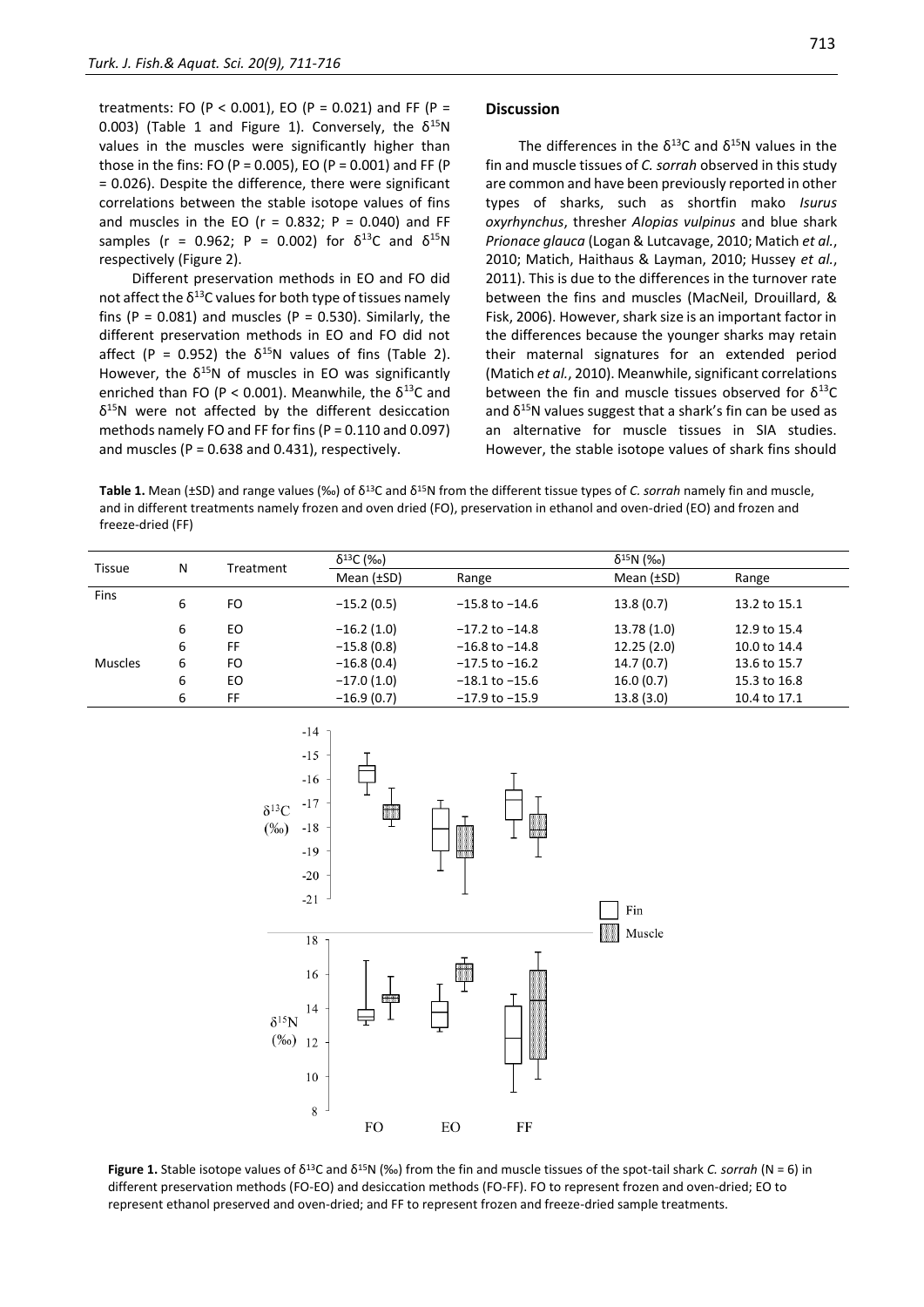

Fin

**Figure 2.** Pearson correlation coefficient between the fin and muscle tissues of the δ<sup>13</sup>C (‰) and δ<sup>15</sup>N (‰) isotopic values, from the spot-tail shark *C. sorrah* in different sample treatments namely FO (cross), EO (triangle) and FF (circle). Asteriks \* and \*\* denote significant difference at P < 0.05 and P < 0.01 respectively.

**Table 2.** Pairwise comparisons of the δ<sup>13</sup>C and δ<sup>15</sup>N values (‰) within and between treatments for tissue types, preservation methods, and desiccation methods (N = 6). Data show the mean difference for the  $\delta^{13}$ C and  $\delta^{15}$ N values (‰) and the paired-test results. Asterisks \*, \*\* and \*\*\* denote the significant difference at P < 0.05, P < 0.01 and P < 0.001 respectively

|                      |                | $\delta^{13}C$ (‰) |                                 | $\delta^{15}N$ (‰) |                                       |  |
|----------------------|----------------|--------------------|---------------------------------|--------------------|---------------------------------------|--|
| Pairwise comparison  |                | Mean diff          | Paired-test results             | Mean diff.         | Paired-test results                   |  |
| Tissue types         | FO             | $-1.61$            | $t(5) = -10.52$ , P< $0.001***$ | $+0.90$            | $t(5) = 4.83$ , P= 0.005**            |  |
| (Fins-Muscles)       | EO             | $-0.80$            | $t(5) = -3.30$ , P= 0.021*      | $+2.30$            | $t(5) = 7.69$ , P= 0.001**            |  |
|                      | FF             | $-1.07$            | $t(5) = -5.44$ , P= 0.003**     | $+1.48$            | $t(5) = 3.11$ , P= 0.026 <sup>*</sup> |  |
| Preservation         | <b>Fins</b>    | $-1.05$            | $t(5) = -2.18$ , P= 0.081       | $+0.03$            | $t(5) = 0.64$ , P= 0.952              |  |
| methods<br>$(FO-EO)$ | <b>Muscles</b> | $-0.23$            | $t(5) = -0.67$ , P= 0.530       | $+1.42$            | $t(5) = 8.63$ , P< 0.001***           |  |
| Desiccation          | <b>Fins</b>    | $-0.65$            | $t(5) = -1.94$ , P= 0.110       | $-1.48$            | $t(5) = -2.04$ , P= 0.097             |  |
| methods<br>$(FO-FF)$ | <b>Muscles</b> | $-0.10$            | $t(5) = -050$ , P= 0.638        | $-0.90$            | $t(5) = -0.86$ , P= 0.431             |  |

not be compared directly to those of shark muscle tissues. Thus, applying tissue- and element-specific diettissue discrimination factors is crucial to standardise the isotopic values of different shark tissues and allow for more meaningful comparisons to be made in future studies.

Past research has shown that the effects of ethanol preservation on the isotopic values of animal tissues greatly varies across species. For example, ethanol preservation has been reported to cause a significant increase in the δ<sup>13</sup>C values of longnose skate *Raja rhina* muscles (Kim & Koch, 2012) but a significant decrease in the δ<sup>13</sup>C of Arctic charr *Salvelinus alpinus* muscles (Kelly,

Dempson & Power, 2006), while not affecting the  $\delta^{15}N$ of either. Meanwhile, others have recommended 70% ethanol as a suitable preservative, as it did not affect the isotopic values of various teleosts and aquatic invertebrates (Arrington & Winemiller, 2002; Le Bourg, Lepoint & Michel, 2019), green turtles (Barrow, Bjorndal & Reich, 2008), quail blood and muscles and sheep blood (Kaehler & Pakhomov, 2001).

This present study shows that ethanol preservation does not significantly affect  $\delta^{13}$ C in either shark fin or muscle tissues, but the effects on  $\delta^{15}N$  values were varied. These variations may, in part, be attributed to the different structures and compositions of shark fins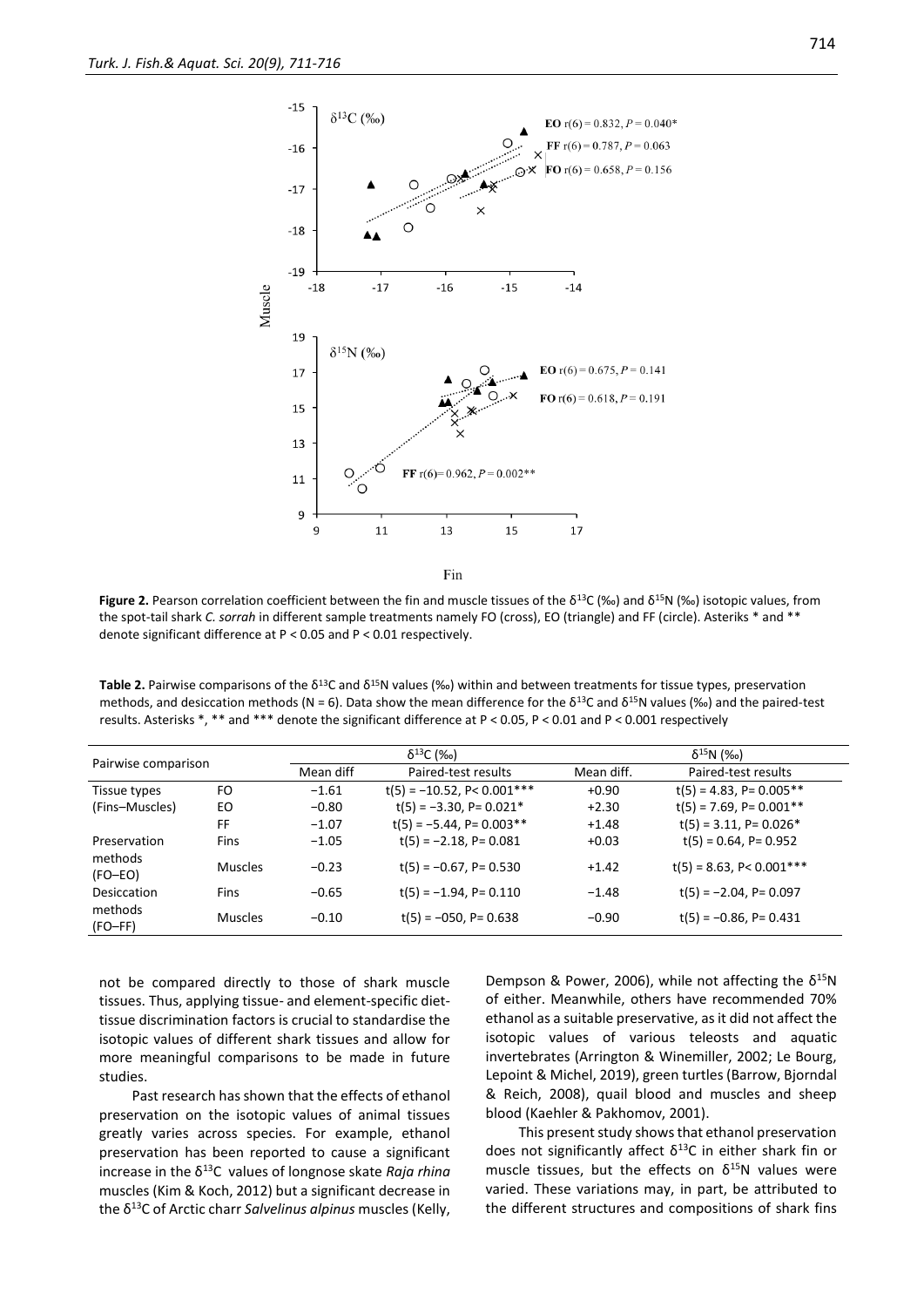and muscles (Every *et al.*, 2016), which, in turn, may have led to the differential incorporation of the ethanol solution into these tissues (Gearing, 1991; Ponsard & Amlou, 1999; Hobson *et al.*, 1997). Therefore, the δ<sup>13</sup>C values of ethanol-preserved shark tissues can be safely compared with those of frozen samples, but further investigations are needed to ascertain its effects on  $\delta^{15}N$ across the general shark population.

The study also suggests that oven- or freeze-drying methods to desiccate *C. sorrah* fin and muscle tissue samples prior to SIA can be fairly used and compared. This is supported by the fact that, although oven-drying is widely used to desiccate the tissues of marine organisms, such as octopus, sea stars, sea turtles, teleosts and sharks, for SIA (Barrow, MacNeil, Skomal & Fisk, 2005; Kaehler & Pakhomov, 2001; Arrington & Winemiller, 2002; Bjorndal & Reich, 2008; Logan & Lutcavage, 2010; Kim & Koch, 2011), freeze-drying has also been used in stable isotope studies of sharks (Barria, Navarro & Coll, 2018). Our results confirm that both desiccation methodss produce similar SIA results for *C. sorrah* and can therefore be freely chosen by researchers in stable isotope studies of sharks. However, it is also important to note that the variation in the  $\delta^{15}N$  values for the FF samples are quite high. Therefore, future application of the  $\delta^{15}N$  values from this study should be treated with care especially when it involves the calculation for discrimination factors or mixing models.

As a conclusion, although the stable isotopes  $δ<sup>13</sup>C$  and  $δ<sup>15</sup>N$  differ between shark fins and muscles, correlations between the two tissues suggest that by applying tissue-specific discrimination factors, reliable comparisons can be made between them. The use of 70% ethanol to preserve shark tissues for SIA has no effect on the  $\delta^{13}$ C values of samples, but its effect on δ <sup>15</sup>N requires further investigation. Lastly, oven- and freeze-drying are suitable methods to desiccate shark tissues for SIA.

## **References**

Arrington, D.A., & Winemiller, K.O. (2004). Preservation effects on stable isotope analysis of fish muscle. *Transactions of the American Fisheries Society,* 131, 337–342. https://doi.org/10.1577/1548-

8659(2002)131<0337:PEOSIA>2.0.CO;2

- Barria, C., Navarro, J. & Coll, M. (2018). Trophic habits of an abundant shark in the northwestern Mediterranean Sea using an isotopic non-lethal approach. *Estuarine, Coastal and Shelf Science*, 207, 383–90. https://doi.org/10.1016/j.ecss.2017.08.021.
- Barrow, L., Bjorndal, K., & Reich, K. (2008). Effects of preservation method on stable carbon and nitrogen isotope values. *Physiological and Biochemical Zoology,* 81(5), 688–693. https://www.jstor.org/stable/10.1086/588172
- Centre for Stable Isotopes, University of New Mexico. Sample preparation. Retrieved March 2020 from https://csi.unm.edu/sample-submission/preparation
- https://doi.org/10.1016/j.marenvres.2005.03.001 Estrada, J.A., Rice, A.N., Lutcavage, M.E., & Skomal, G.B. (2003). Predicting trophic position in sharks of the northwest Atlantic Ocean using stable isotope analysis. *Journal of the Marine Biological Association of the United Kingdom,* 83, 1347–1350. https://doi.org/10.1017/S0025315403008798
- Every, S.L., Pethybridge, H.R., Crook, D.A., Kyne, P.M., & Fulton, C.J. (2016). Comparison of fin and muscle tissues for analysis of signature fatty acids in tropical euryhaline sharks. *Journal of Experimental Marine Biology and Ecology,* 479, 46–53. https://doi.org/10.1016/j.jembe.2016.02.011
- Fisk, A.T., Tittlemier, S.A., Pranschke, J.L., & Norstrom, R.J. (2002). Using anthropogenic contaminants and stable isotopes to assess the feeding ecology of Greenland sharks. *Ecology,* 83, 2162–2172. https://www.jstor.org/stable/3072048
- Gearing, J.N. (1991). The study of diet and trophic relationships through natural abundance. In Coleman, D.C., & Fry, B. (Eds.) *Carbon Isotope Techniques* (pp. 201-218). United States, Academic Press, Inc, pp. 286.
- Halley, D.J., Minagawa, M., Nieminen, M., & Gaare, E. (2008). Preservation in 70% ethanol solution does not affect  $δ<sup>13</sup>C$ and  $\delta^{15}$ N values of reindeer blood samples – relevance for stable isotope studies of diet. *Rangifer,* 28(1), 9–12. https://doi.org/10.7557/2.28.1.146
- Halley, D.J., Minagawa, M., Nieminen, M., & Gaare, E. (2010). Diet: Tissue stable isotope fractionation of carbon and nitrogen in blood plasma and whole blood of male reindeer *Rangifer tarandus*. *Polar Biology,* 33(10), 1303– 1309. https://doi.org/10.1007/s00300-010-0817-9
- Hobson, K.A., & Welch, H.E. (1992). Determination of trophic relationships within a high Arctic marine food web using δ <sup>13</sup>C and δ<sup>15</sup>N analysis. *Marine Ecology Progress Series,* 84, 9–18. http://dx.doi.org/10.3354/meps084009.
- Hobson, K.A., Gibbs, H.L., & Gloutney, M.L. (1997). Preservation of blood and tissue samples for stablecarbon and stable-nitrogen isotope analysis. *Canadian Journal of Zoology,* 75(10), 1720–1723. https://doi.org/10.1139/z97-799
- Hussey, N., Chapman, D., Donnelly, E., Abercrombie, D., & Fisk, A. (2011). Fin-icky samples: An assessment of shark fin as a source material for stable isotope analysis. *Limnology and Oceanography, Methods*, 9, 524–532. https://doi.org/10.4319/lom.2011.9.524
- Kaehler, S., & Pakhomov, E.A. (2001). Effects of storage and preservation on the  $δ<sup>13</sup>C$  and  $δ<sup>15</sup>N$  signatures of selected marine organisms. *Marine Ecology Progress Series,* 219, 299–304. http://dx.doi.org/10.3354/meps219299
- Kelly, B., Dempson, J.B., & Power, M. (2006). The effects of preservation on fish tissue stable isotope signatures. *Journal of Fish Biology*, 69, 1595–1611. https://doi.org/10.1111/j.1095-8649.2006.01226.x
- Kim, S.L., & Koch, P. (2011). Methods to collect, preserve, and prepare elasmobranch tissues for stable isotope analysis. *Environmental Biology of Fishes,* 95, 53–63. https://doi.org/10.1007/s10641-011-9860-9
- Kline Jr., T.C., Goering, J.J., Mathisen, O.A., Poe, P.H., Parker, P.L., & Scalan, R.S. (1993). Recycling of elements transported upstream by runs of Pacific Salmon: II. δ15N